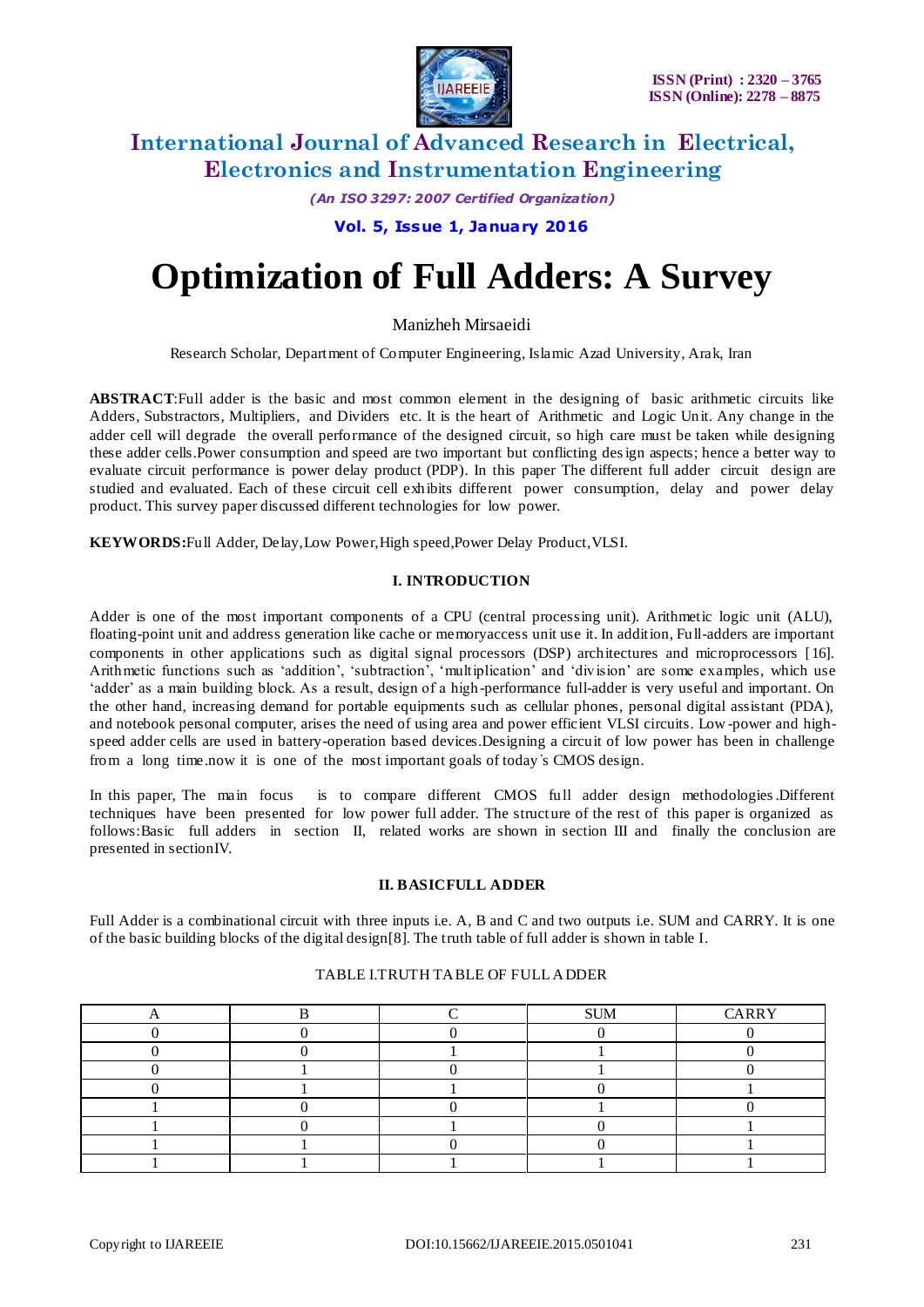

*(An ISO 3297: 2007 Certified Organization)*

### **Vol. 5, Issue 1, January 2016**

The full-adder functionality can be summarized by the following equation, given the three I-bit input A, B, and Cin, it is desired to generate the two I-bit outputs sum and Cout, where

> $Sum = (A XOR B) XOR.Cin (1)$  $C_{\text{out}}=A.B+C_{\text{in}}(A XOR B)$  (2)

### **III. RELATED WORK**

### **A.Low voltage high performance hybrid full adder**

First we introduce Low voltage high performance hybrid full adder .In the proposed structure, the selection of sum and carry outputs are made under the control of input signal C. This signal is not generated internally and therefore provides full output voltage swingswith no additional delay. It has good driving capability and used to drive the mu ltiplexers at the output of the full adder cell [1]. The transistors schematic of the proposed design is shown in Fig. 1.



Fig.1Low voltage high performance hybrid full adder [1]

#### B.**a new fault-tolerant full-adder for quantum-dot cellular automata**

A novel fault-tolerant full-adder for quantum-dot cellular automata is presented. Quantum-dot cellular automata (QCA) is an emerging technology and a possible alternative for semiconductor transistor basedtechnologies[2].The novel proposed design for fault-tolerant full-adder is shown in Fig.2 .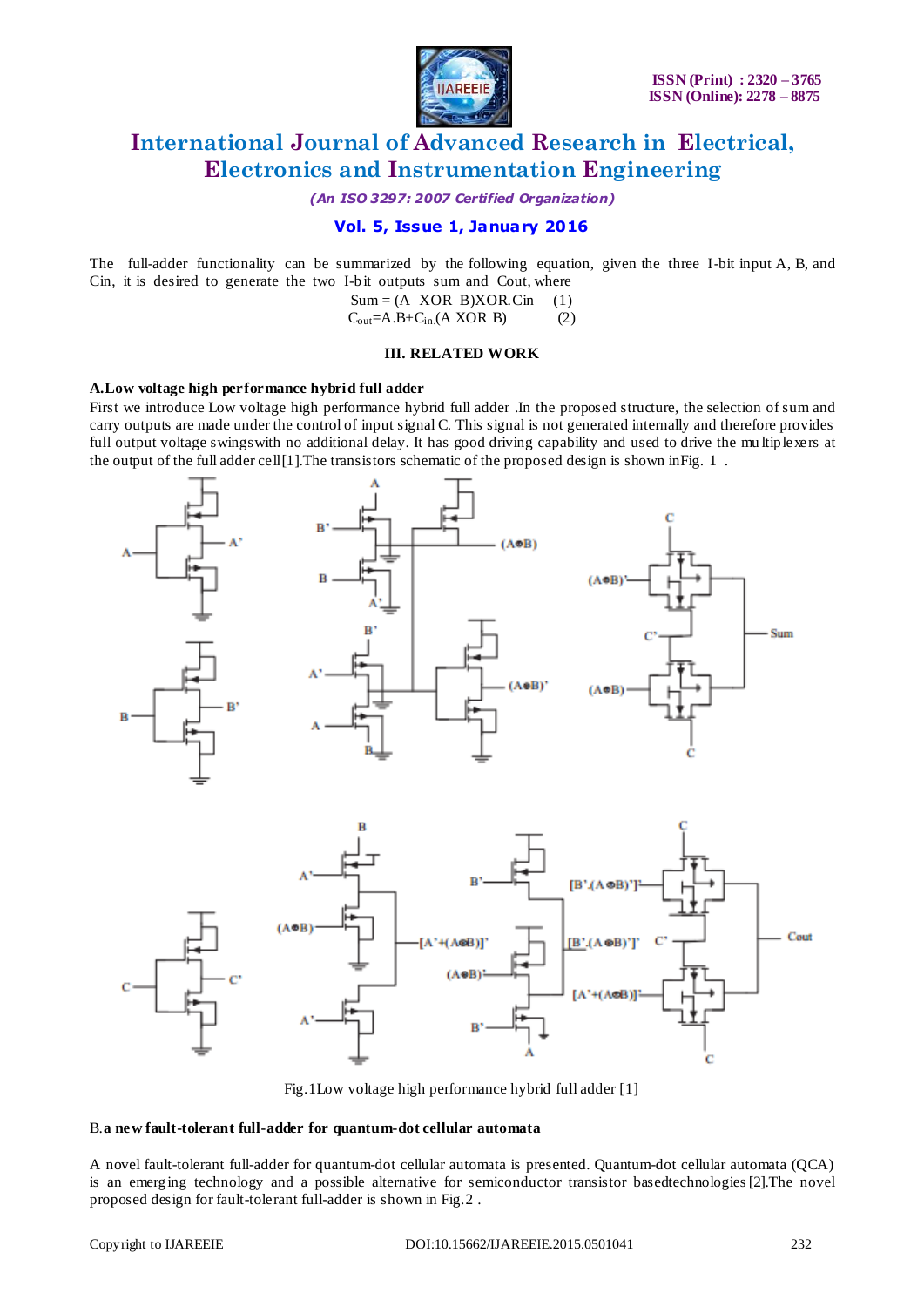

*(An ISO 3297: 2007 Certified Organization)*

**Vol. 5, Issue 1, January 2016**



Fig. 2.(a) Layout of the proposed fault-tolerant full-adder. (b) Schematic of new QCA fault-tolerant full-adder [2]

### **C.A Novel Quaternary Full Adder Cell Based on Nanotechnology**

This paper presents a novel high performance quaternary full adder cell based on carbon nanotube field effect transistor (CNTFET)[3]. The proposed Quaternary full adder is designed in multiple valued voltage mode. CNTFET is a promising candidate for replacing MOSFET with some useful properties, such as the capability of having the desired threshold voltageby regulating the diameters of the nanotubes, which make them very appropriate for voltage mode multiple threshold circuits design.The proposed quaternary full adder is shown in Fig. 3.



Fig. 3 The proposed quaternary full adder (CQFA) [3]

### **D.Ultra high s peed full adders**

In this section Two novel 1-bit Full adder cells based on majority function and the similarity between the minterms of the  $\overline{\text{Cout}}$  and Sum functions, are introduced [4].two Ultra high speed full adders is shown in fig.4.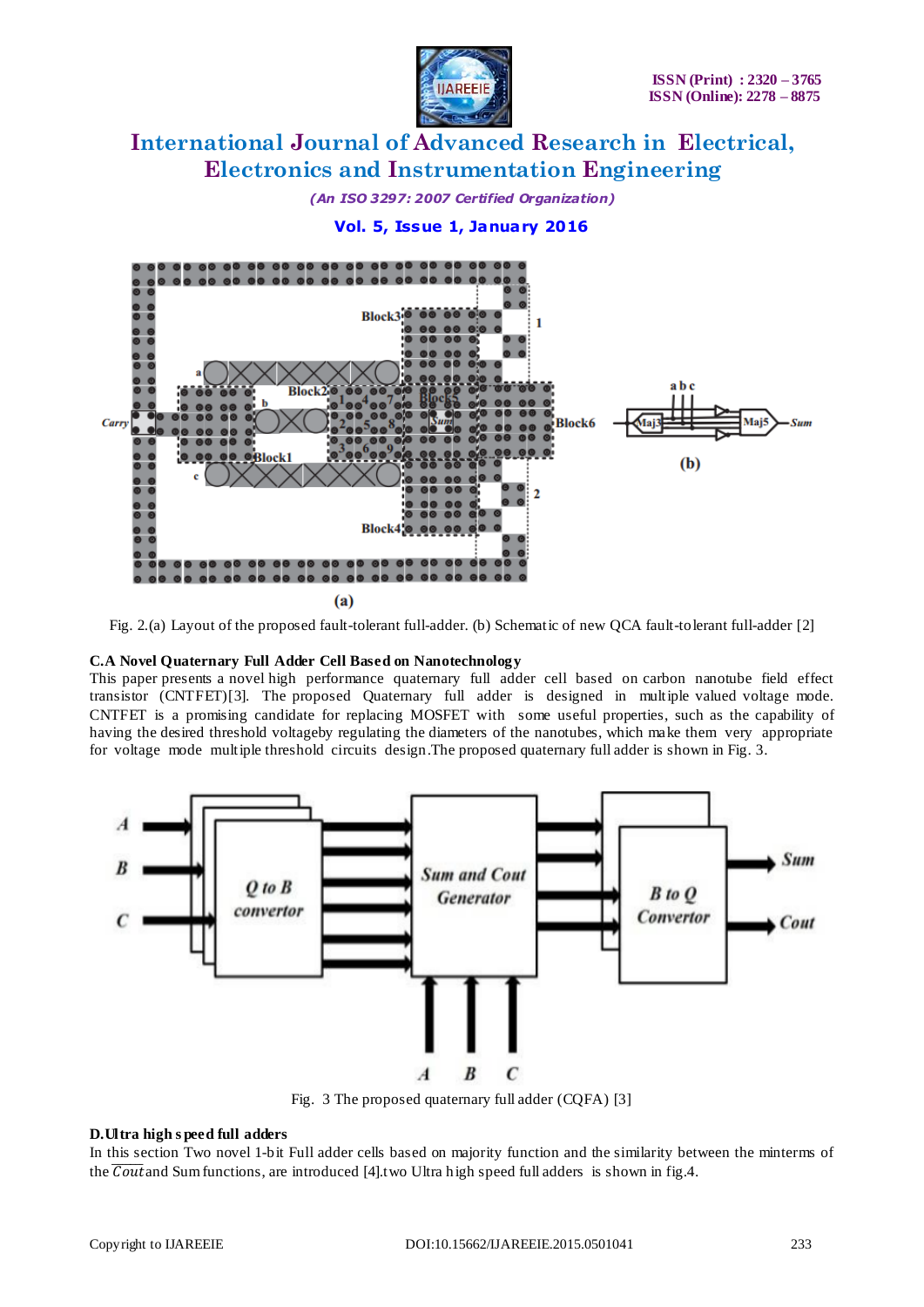

*(An ISO 3297: 2007 Certified Organization)*

### **Vol. 5, Issue 1, January 2016**



Fig. 4two ultra high speed full adder cell [4]

### **E.Full Adder based on XNOR-XNOR hybrid CMOS design**

In this section an area efficient design for highly compact, low power 1-Bit Full adder is presented [5]. The proposed Full Adder is based on XNOR-XNOR hybrid CMOS design styles with 32nm and 120nm CMOS process technologies. The XNOR gates used in the design are implemented using 3Mosfets only along withproper W/L ratio among them.The new Full adder successfully operates at low voltage upto 0.35V and operating frequency range between 2MHz to 400MHz with excellent linearity, signal integrity and driving capability.Schematic of Proposed PTL based 3T XNOR gate is shown in fig.5.



Fig. 5 Schematic of Proposed PTL based 3T XNOR gate [5]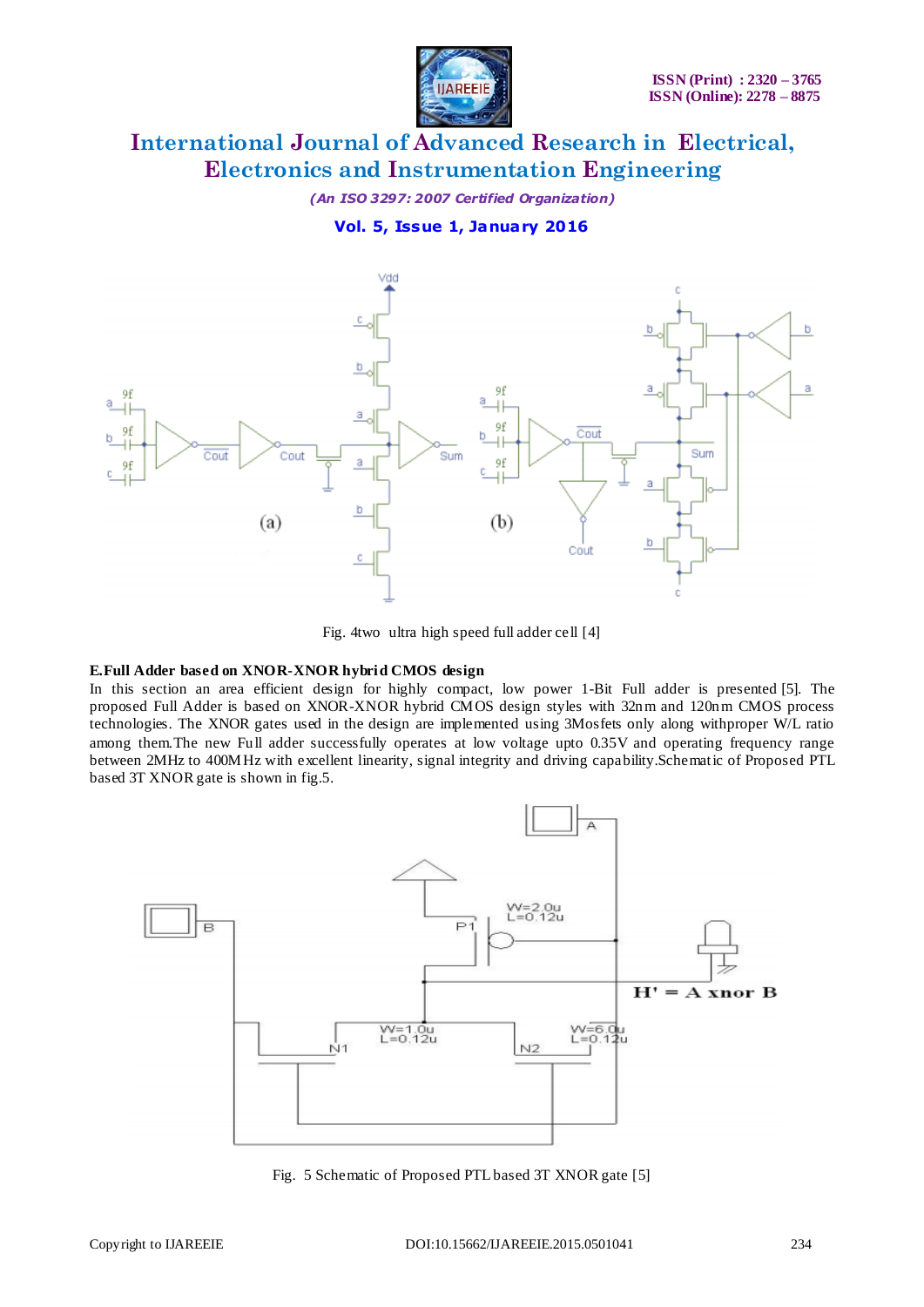

*(An ISO 3297: 2007 Certified Organization)*

### **Vol. 5, Issue 1, January 2016**

### **F. 9 transistor 1-bit full adder**

In this section we propose a new 9 transistor 1-bit full adder. The proposed circuit performs efficiently in subthreshold region to employ in ultra low power applications[6].This is shown in Fig.6.



Fig. 6Proposed 1-bit 9T Full Adder [6]

#### G.**Full Adder Cell with the GDI Technique Based on 0.18µm CMOS Technology**

The Gate Diffusion Input (GDI) technique has been used for the simultaneous generation of XOR and XNOR functions [7]. Fourteen states of the arts 1-bit full adders and one proposed full adder are simulated with HSPICE using 0.18µm CMOS Technology at 1.8v supply voltage.As a result, the full adder works at the 100 MHz speed with 0.78 µw power consumption. This is shown in Fig.7.



Fig. 7The proposed full adder cell with GDI technique [7]

### H.SERF Full Adder

Static Energy Recovery Full adder (SERF) is a 10 transistor (10T) adder shown in Fig . 8 .The circuit is claimed to be extremely low power consuming because it does not contain direct path to the ground [8]. The elimination of the path to he ground reduces the total power consumption by reducing the short circuit power consumption ..This is shown in Fig.8.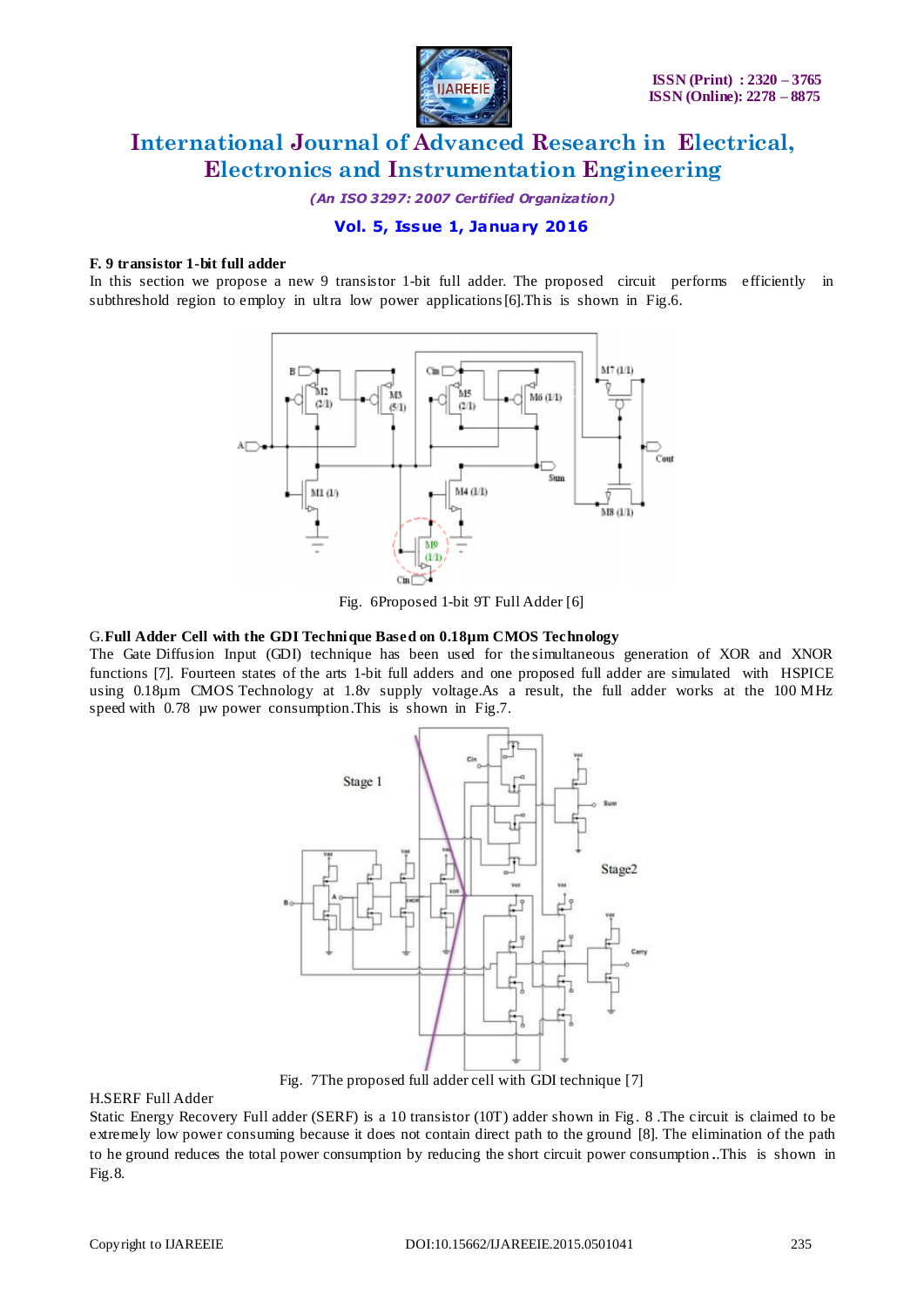

*(An ISO 3297: 2007 Certified Organization)*

### **Vol. 5, Issue 1, January 2016**



Fig. 8 SERF Full Adder [8]

### **I.A new design using PT and TG logic**

A new design using PT and TG logic is proposed here which requires 16 transistors The lesser number of transistor realization is possible using pass transistor logic for Sum[9] .The full adder carry designed using transmission gate consists of PMOS and NMOS connected in parallel controlled by the gate. The design proposed will have less area and a better power delay product..This is shown in Fig .9 and fig.10.



Fig. 9 Sum Function Circuit of new design using PT and TG logic [9]



Fig. 10Carry Function Circuit [9]

### **J.Low Power Dynamic Full Adder Cell Based on Majority Function**

full adder cell is based on Majority Function. The Majority Function is a logic circuit that performs a Majority vote to determine the output of the circuit[10].Although conventional dynamic style suffers from the excessive power dissipation, this new design enjoys low power and high performance.This is shown in Fig.11.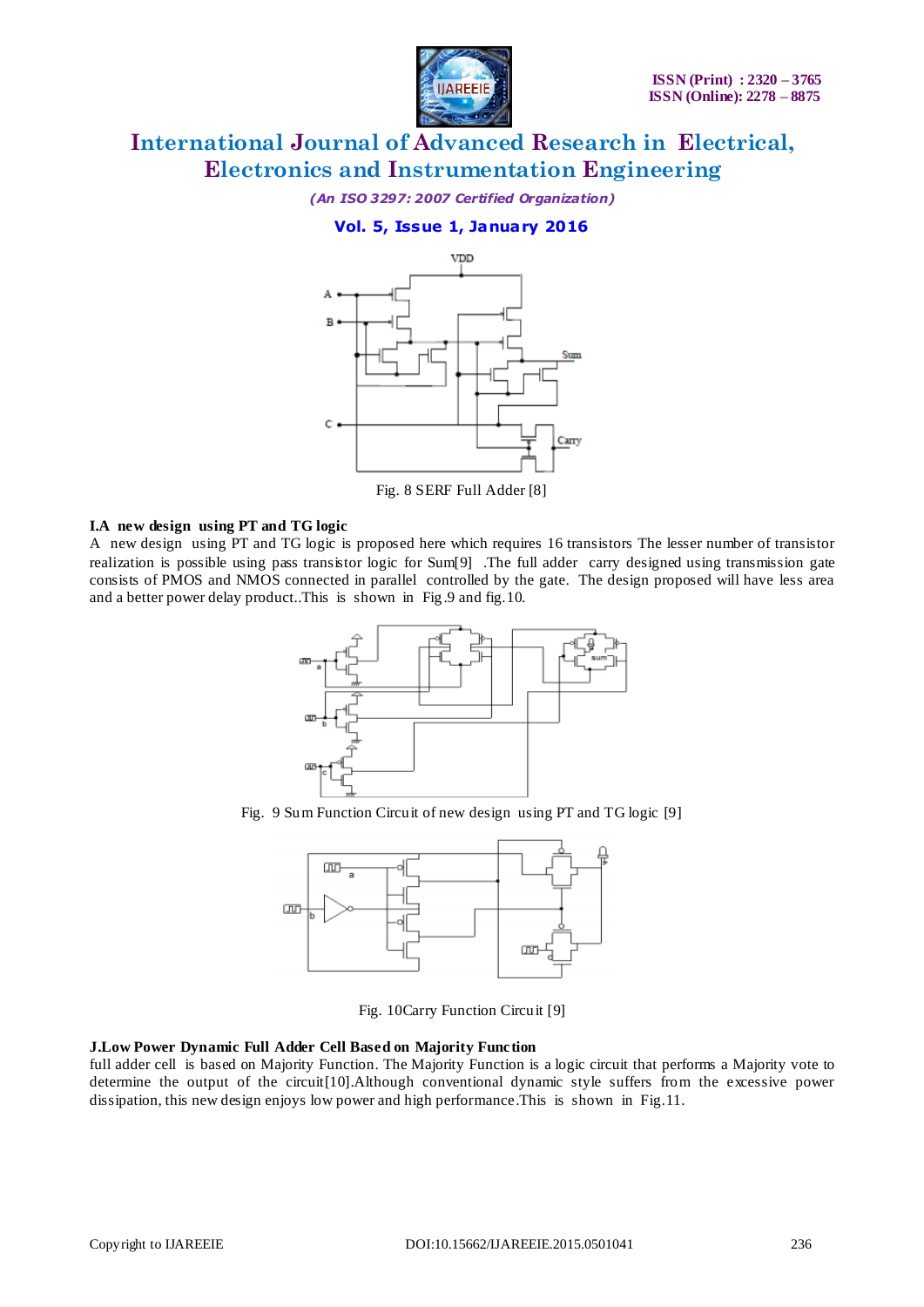

*(An ISO 3297: 2007 Certified Organization)*

**Vol. 5, Issue 1, January 2016**



Fig. 11full adder based on Majority function [10]

### **K.16T FULL ADDER**

The circuit consists of low power XOR and XNOR gates, pass transistors and transmission gates [11]. The adder offers higher speed and lower power consumption than other implementations of the full adder.16-T full adder is shown in Fig .12.the average power and Average Delay are low for 16T Full Adder**.**



Fig. 12 full adder with 16T [11]

**L.Full Adder Cell by Combining Common Digital Gates and Majority Function** The proposed Full-adders include two three-inputNAND and NOR gates [12]. The two adders differ in the designing of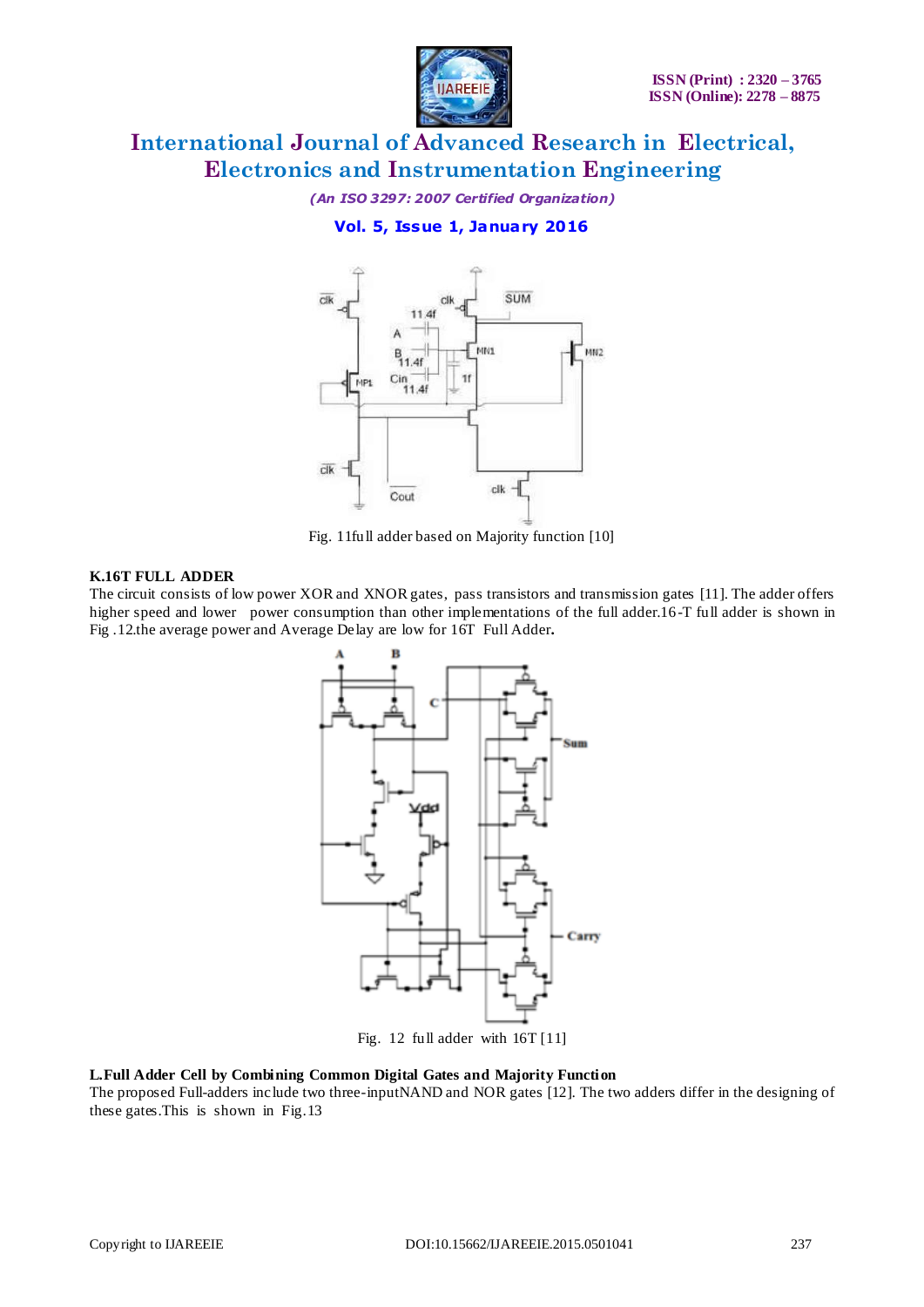

*(An ISO 3297: 2007 Certified Organization)*

### **Vol. 5, Issue 1, January 2016**



Fig. 13Full adder cell with PT gates [12]

### **M.An energy efficient full adder cell for low voltage**

This full adder works based on majority function and MOS capacitors. because of the simple structure of the proposed design and reduced transistor counts, this full adder is very low power[13].This is shown in Fig.14.



Fig. 14energy efficient full adder cell for low voltage [13]

### **N.Performance/Power/Area Efficient, Reliable Full Adder Design**

In this section hybrid full adder topology based on D3L design philosophy is introduced [14]. The design brings together the speed advantages of dynamic design with the reliability and robustness of static CMOS design. The proposed adder is found to perform up to 2 times as fast as competing designs, while providing second highest noise margins amongst all the adders. The circuit is found to be one of the most reliable when included in buildingbigger circuits.This is shown in Fig.15 .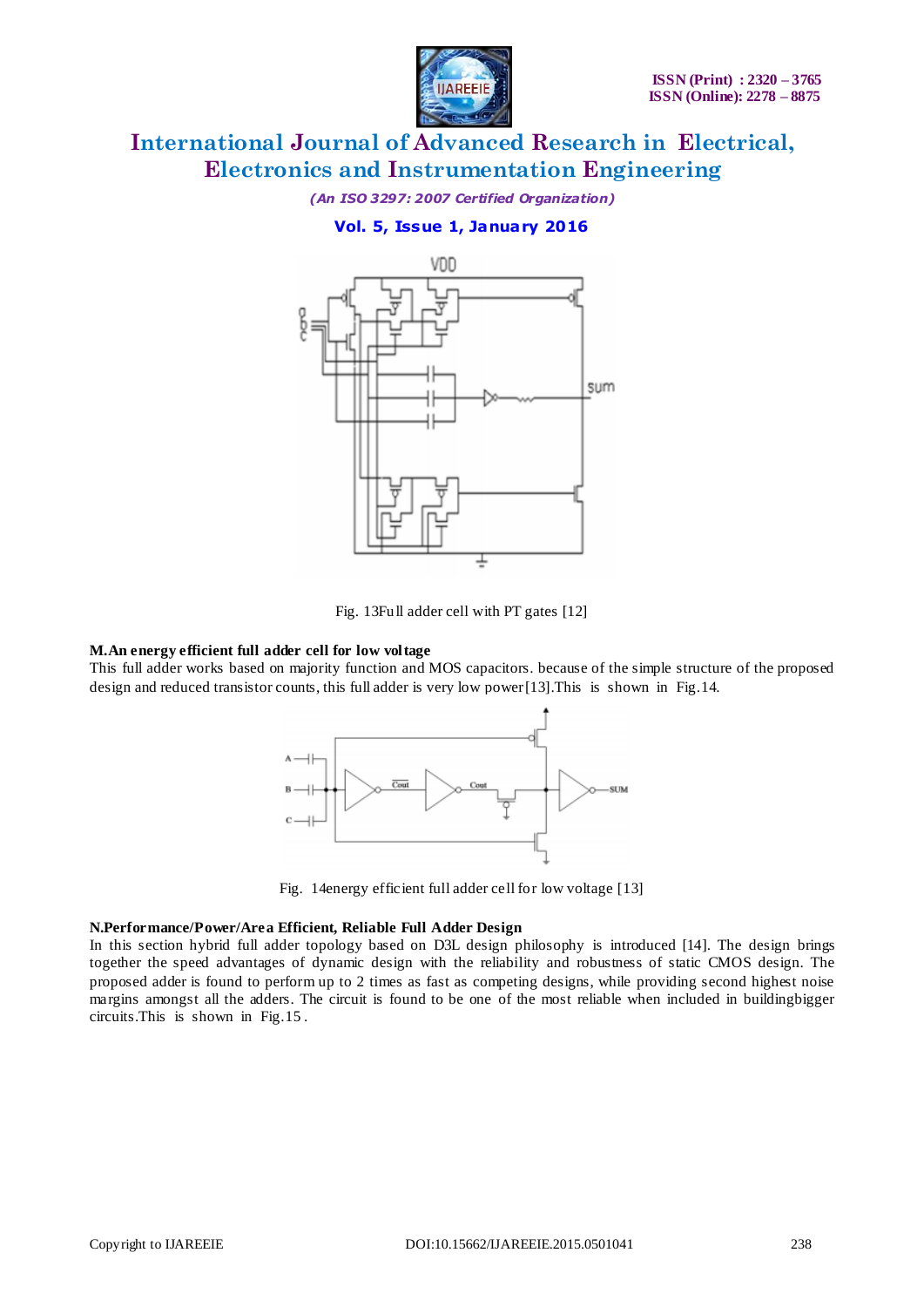

*(An ISO 3297: 2007 Certified Organization)*

**Vol. 5, Issue 1, January 2016**



Fig. 15Hybrid D3L Full Adder Circuit [14]

### **O.High-Performance CMOS 1 Bit Full-Adder Cell**

In this section we introduce a low complexity full adder design featuring higher computing speed, lower operating voltage, and lower energy consumption [15]. it uses the low power designs of the XOR and AND gates pass transistors and transmission gates, simulation results compar-ing the conventional cell to the standard implementation show its superiority diff erent circuit structures and input patterns are used for simulation. Energy saving up to 40% is achieved in addition.This is shown in Fig.16.



Fig. 16High-Performance CMOS 1 Bit Full-Adder Cell [15]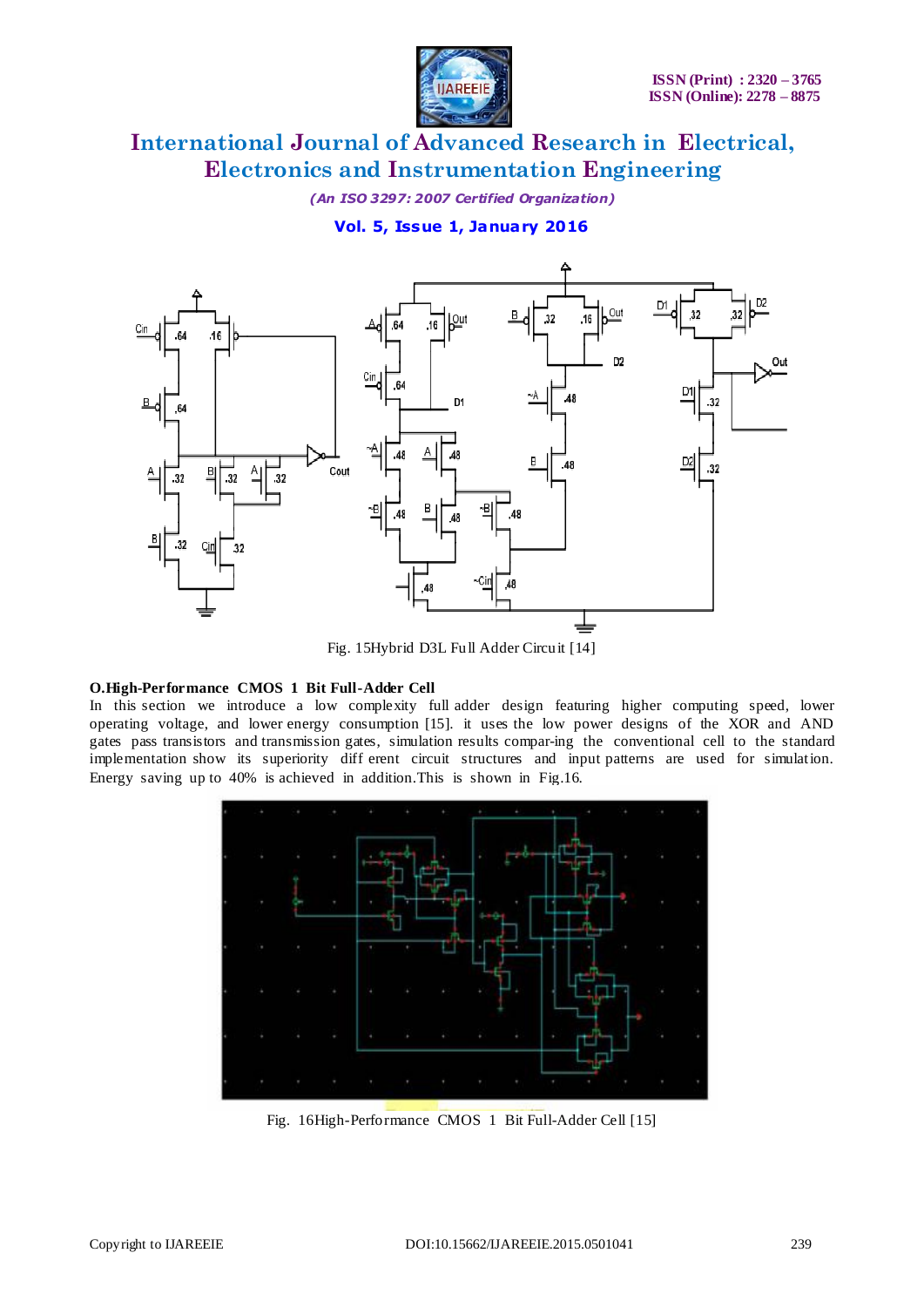

*(An ISO 3297: 2007 Certified Organization)*

### **Vol. 5, Issue 1, January 2016**

The results of the comparative study are shown in table II.

| Adders                                                                                | power          | delay       | Power delay          | Supply   | technology                  |
|---------------------------------------------------------------------------------------|----------------|-------------|----------------------|----------|-----------------------------|
|                                                                                       |                |             | product(PDP)         | voltage  |                             |
| Low voltage high<br>performance hy brid full<br>adder[1]                              | 4.938 µW       | 38.54 ps    | 190.310 aj           | 1.2V     | 90 <sub>nm</sub>            |
| A Novel Quaternary Full<br>Adder Cell Based on<br>Nanotechnology [3]                  | 7.5374 µw      | 112.76 ps   | 8.4959 fj            | 0.9V     | 32nm                        |
| Ultra high speed full<br>address[4]                                                   | $1.8724 \mu w$ | 98.496 ps   | 1.8442 fj            | 0.8V     | $0.18 \mu m$                |
| 9 transistor 1-bit full adder<br>[6]                                                  | $1.8 \mu w$    |             | $\overline{0}$ .8 fj | $0.25$ V | 32nm                        |
| Full Adder Cell with the<br>GDI Technique Based on<br>0.18um CMOS<br>Technology [7]   | $0.78 \mu w$   | $50$ ns     | 39 aj                | 1.8V     | $0.18 \mu m$                |
| Low Power Dynamic Full<br>Adder Cell Based on<br>Majority Function[10]                | $1.1855 \mu w$ | $0.1663$ ns | $0.1971$ fj          | 1.8V     | $0.18 \mu m$                |
| 16T FULL ADDER[11]                                                                    | $0.154 \mu w$  | $0.0607$ ns | $0.935 f$ j          |          | $0.18 \mu m$                |
| Full Adder Cell by<br>Combining Common<br>Digital Gates and Majority<br>Function [12] | 4.14 w         | 4.36 s      | 1.81 i               | 1.8V     | $\overline{0}$ . 18 $\mu$ m |
| An energy efficient full<br>adder cell for low voltage<br>[13]                        | $4.065 \mu w$  | $0.158$ ns  | $0.6423$ fj          | 1.8V     | $0.18 \mu m$                |
| Performance/Power/Area<br>Efficient, Reliable Full<br>Adder Design [14]               | $15.132 \mu w$ | $80.04$ ps  |                      | 1.2V     | $\overline{0.13}$ µm        |
| High-Performance CMOS<br>1 Bit Full-Adder Cell [15]                                   | 70.21 w        | 97.53 ps    | $2.03$ fj            | 1.8V     |                             |

#### Table II.comparison of previous full adders

### **IV.CONCLUS ION**

In this paper, several types of full adder cell designs have been surveyed from the most recent published research paper. The comparison of full adder cells with each other in term of power, delay, supply voltage and is presented. Different logics are used in this paper to build the full adder to reduce the power, delay, power delay product and transistor count. A widely comparison to the state of the art designs cited in the VLSI literature illustrates a significant improvement in terms of power dissipation and PowerDelay product (PDP) parameter.

### **REFERENCES**

- [1] Kumar. Pand SharmaR. K., "Low voltage high performance hybrid full adder," *Engineering Science and Technology, an International Journal,* 2015.
- [2] Farazkish.R and Khodaparast.F, "Design and characterization of a new fault-tolerant full-adder for quantum-dot cellular automata," *Microprocessors and Microsystems,* vol. 39, pp. 426-433, 2015.

[3] Sharifi.F, Moaiyeri.M. H, and Navi.K, "A Novel Quaternary Full Adder Cell Based on Nanotechnology," *International Journal of Modern Education and Computer Science (IJMECS),* vol. 7, p. 19, 2015.

[4] Navi.K, Mirzaee.R. F, Moaiyeri.M,Nezhad. B. M,Hashemipour. O and Shams.K, "Ultra high speed full adders," *IEICE Electronics Express,* vol. 5, pp. 744-749, 2008.

[5] Khatoon.S, "A novel design for highly compact low power area efficient 1-bit Full Adders," *International Journal of Advances in Engineering & Technology,* vol. 4, pp. 55-64, 2012.

[6] Sinha.D, Sharma.T,Sharma. K, and Singh.B, "Ultra low power 1-bit full adder," *International Journal of Computer Applications,* vol. 1, 2011.<br>[7]

Bazzazi.A and Eskafi.B, "Design and Implementation of Full Adder Cell with the GDI Technique Based on 0.18 µm CMOST echnology," in *Proceedings of the International MultiConference of Engineers and Computer Scientists*, 2010.

[8] Gupta.A," A Survey on Different CMOS Full Adder Design Techniques" vol. 5, pp. 1196-1201, 2015.

[9] Sathaiyabama.G and Shailaja.R, "A survey of Low power High Speed Full Adder," *International Journal of Emerging Technology and Advanced Engineering 2012: 2: 527,* vol. 532, 2012.

[10] Foroutan.V, Navi.K, and Haghparast.M, "A New Low Power Dynamic Full Adder Cell Based on Majority Function 1," 2008.

[11] Chaudhuri.D, Nag.A, Bose.S,"Low Power Full Adder Circuit Implemented In Different Logic", vol. 3, pp. 124-129, 2014.